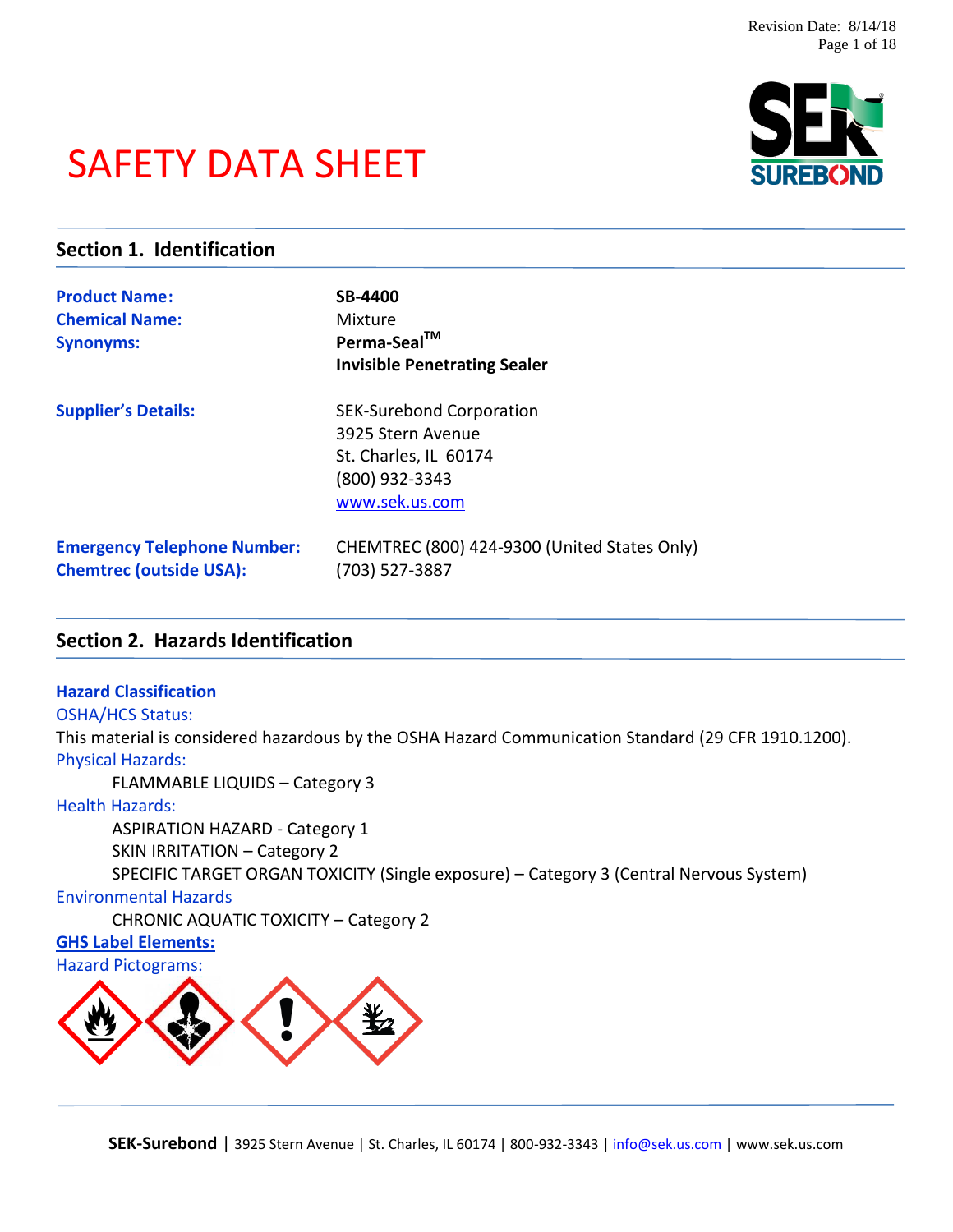### Signal Word: Danger

### Hazard Statements:

Flammable liquid and vapor. May be fatal if swallowed and enters airways. Causes skin irritation. May cause drowsiness or dizziness. Toxic to aquatic life with long lasting effects.

### **Precautionary Statements:**

### Prevention:

Keep out of reach of children. Do not eat, drink, or smoke when using this product. Use only outdoors in a well ventilated area. Do not breathe vapors, spray or mist. Keep away from heat, hot surfaces, sparks, open flames and other ignition sources. Ground and bond container and receiving equipment. Use explosion-proof equipment and only non-sparking tools. Take action to prevent static discharge. Wear protective gloves, clothing, face and eye protection. Wash thoroughly after handling. Avoid release to the environment.

### Response:

Get medical attention if exposed and you feel unwell.

**IF INHALED:** Remove victim to fresh air and keep at rest in a position comfortable for breathing. Call a POISON CENTER or physician if feel unwell.

**IF SWALLOWED:** Immediately call a POISON CENTER or physician. Do NOT induce vomiting. **IF ON SKIN (or hair):** Immediately take off all contaminated clothing and wash before reuse. Rinse skin with plenty of water or shower. Get medical attention if irritation occurs.

**IF IN EYES:** Rinse cautiously with water for several minutes. Remove contact lenses, if present and easy to do. Continue rinsing. Get medical attention if irritation occurs.

**IN CASE OF FIRE:** Use CO2, dry chemical, or alcohol resistant foam to extinguish.

### Storage:

Store locked up, in original packaging in a cool, well-ventilated place.

### Disposal:

Dispose of contents and container to appropriate waste site or reclaimer in accordance with all applicable laws, regulations, and product characteristics at time of disposal.

### Hazards not otherwise classified:

May form flammable/explosive vapor-air mixture. This material is a static accumulator. Even with proper grounding and bonding, this material can still accumulate an electrostatic charge. If sufficient charge is allowed to accumulate, electrostatic discharge and ignition of flammable vapor mixtures can occur. Repeated exposure may cause skin dryness or cracking. The classification of this material is based on OSHA HCS 2012 criteria.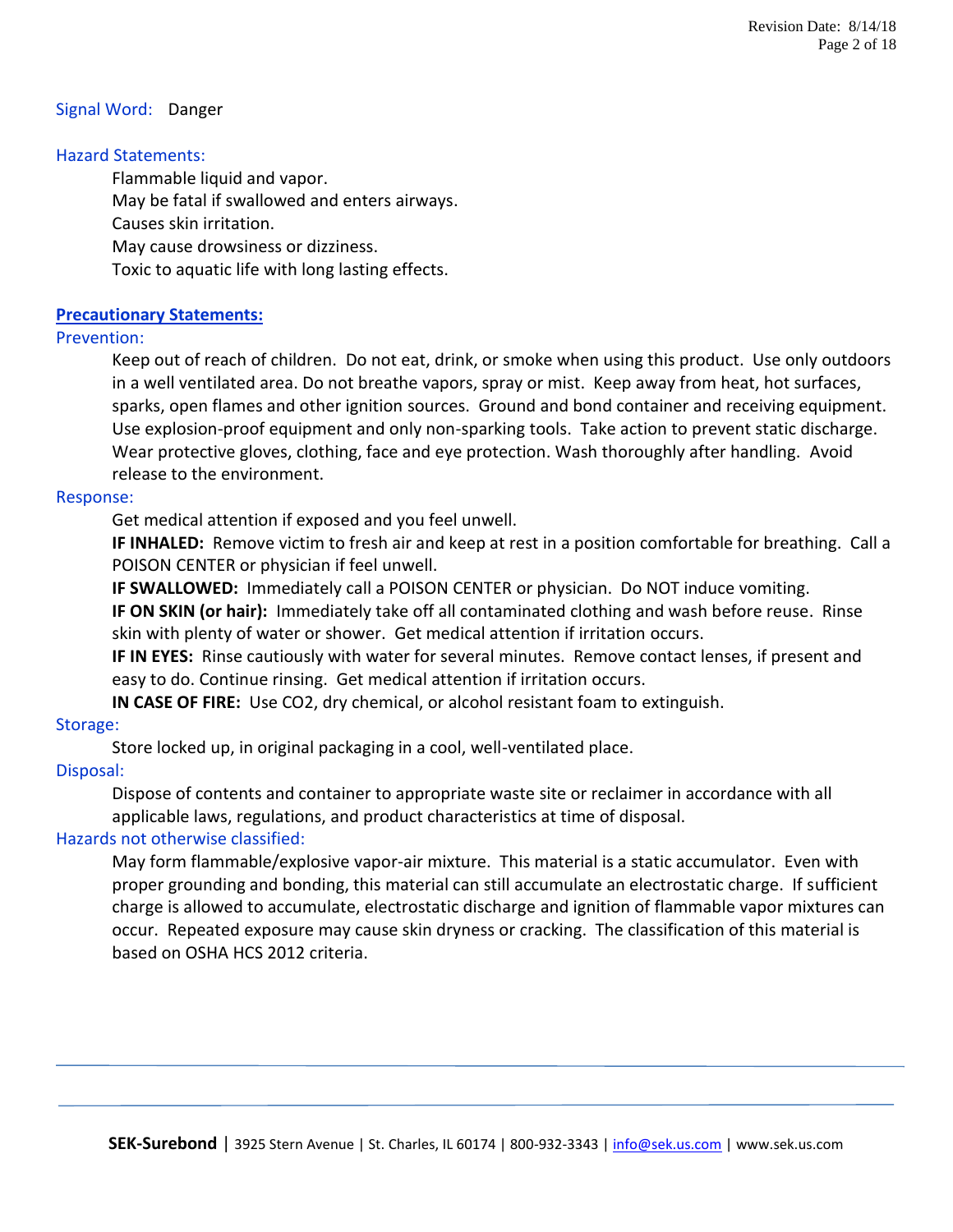### **Section 3. Composition/Information on Ingredients**

| <b>Substance/Mixtures:</b>            | Mixture                                                          |
|---------------------------------------|------------------------------------------------------------------|
| <b>Chemical Name:</b>                 | NA.                                                              |
| <b>Other Means of Identification:</b> | SB-4400 PermaSeal™ Water Repellent and Salt Protection Invisible |
| <b>Penetrating Sealer</b>             |                                                                  |

**CAS number/other identifiers:** CAS Number: Mixture

|  |  |  | .<br>. . |  |  |
|--|--|--|----------|--|--|
|  |  |  |          |  |  |
|  |  |  |          |  |  |
|  |  |  |          |  |  |
|  |  |  |          |  |  |

| <b>Chemical Name</b>                | CAS-No.    | <b>Concentration</b> |
|-------------------------------------|------------|----------------------|
| Naphtha (petroleum), heavy alkylate | 64741-65-7 | $85 - 95$            |

### **Section 4. First Aid Measures**

### **General Advice**

- DO NOT DELAY.
- Keep victim calm.
- Obtain medical treatment immediately.

### **Description of Necessary First Aid Measures:**

### Inhalation:

No treatment necessary under normal conditions of use. If symptoms persist, obtain medical advice.

### Skin Contact:

Remove contaminated clothing. Flush exposed area with water and follow by washing with soap if available. If persistent irritation occurs, obtain medical attention.

### Eye Contact:

Flush eye with copious quantities of water. If persistent irritation occurs, obtain medical attention.

### Ingestion:

If swallowed, do not induce vomiting: transport to nearest medical facility for additional treatment. If vomiting occurs spontaneously, keep head bellows hips to prevent aspiration. If any of the following delayed signs and symptoms appear within the next 6 hours, transport to the nearest medical facility: fever greater than 101° F (38.3° C), shortness of breath, chest congestion or continued coughing or wheezing.

### **Most Important Symptoms/Effects (both acute and delayed):**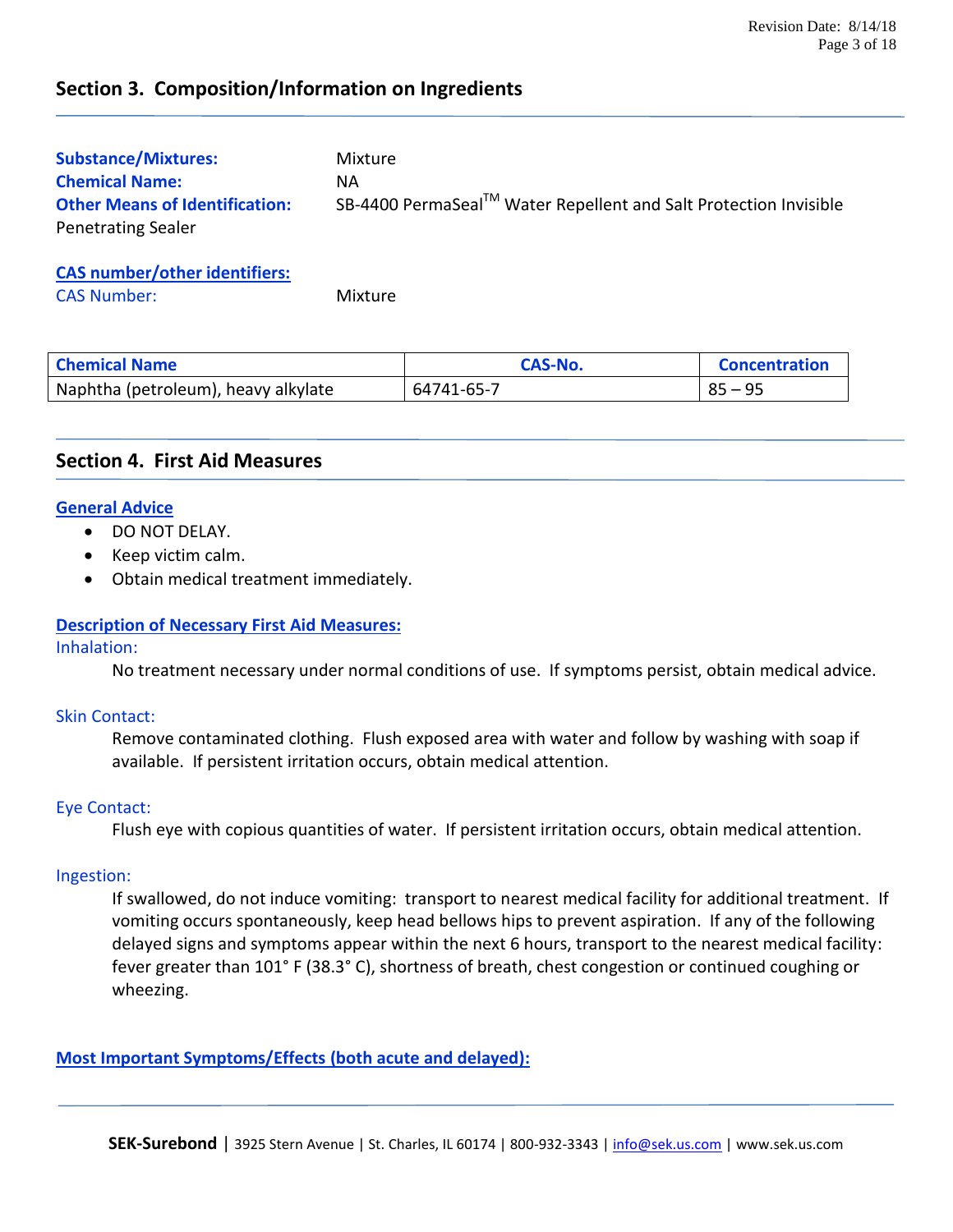If material enters lungs, signs and symptoms may include coughing, choking, wheezing, difficulty in breathing, chest congestion, shortness of breath, and/or fever. Defatting dermatitis signs and symptoms may include a burning sensation and/or a dried cracked appearance of skin.

### **Protection of First-Aiders:**

When administering first aid, ensure that you are wearing the appropriate personal protective equipment according to incident, injury and surroundings.

### **Indication of Immediate Medical Attention and Special Treatment Needed (if necessary):**

Potential for chemical pneumonitis. Call a doctor or poison control center for guidance. Hydrolysis product/impurity: Methanol (CAS 67-56-1) is readily and rapidly absorbed at all exposure routes and is toxic by all routes. Methanol may cause irritation of the mucosa, as well as nausea, vomiting, headaches, vertigo, acidosis, spasms, narcosis, coma, and visual disorders, including blindness (irreversible damage to the optic nerve). There may be a delay in the onset of these effects after exposure.

### **Section 5. Firefighting Measures**

| <b>Extinguishing Media:</b>                              |                                                                                                                                                                                                                                                                                                                                                                                                                                                                                 |
|----------------------------------------------------------|---------------------------------------------------------------------------------------------------------------------------------------------------------------------------------------------------------------------------------------------------------------------------------------------------------------------------------------------------------------------------------------------------------------------------------------------------------------------------------|
| <b>Suitable Extinguishing Media:</b>                     | Foam, water spray or fog. Dry chemical powder, carbon dioxide, sand or<br>earth may be used for small fires only.                                                                                                                                                                                                                                                                                                                                                               |
| <b>Unsuitable Extinguishing Media:</b>                   | Do not use water in a jet.                                                                                                                                                                                                                                                                                                                                                                                                                                                      |
| <b>Special hazards arising</b>                           |                                                                                                                                                                                                                                                                                                                                                                                                                                                                                 |
| during firefighting:                                     | Clear fire area of all non-emergency personnel. Hazardous combustion<br>products may include: a complex mixture of airborne solid and liquid<br>particulates and gases (smoke), carbon monoxide, unidentified organic<br>and inorganic compounds. Flammable vapors may be present even at<br>temperatures before flash point. The vapor is heavier than air, spreads<br>along the ground and distant ignition is possible. Will float and can be<br>reignited on surface water. |
| <b>Specific Extinguishing Methods:</b>                   | Standard procedure for chemical fires.                                                                                                                                                                                                                                                                                                                                                                                                                                          |
| <b>Further Information:</b>                              | Keep adjacent containers cool by spraying with water.                                                                                                                                                                                                                                                                                                                                                                                                                           |
| <b>Special Protective Equipment</b><br>for Firefighters: | Proper protective equipment including chemical resistant gloves are to<br>be worn; chemical resistant suit is indicated if large contact with spilled<br>product is expected. Self-contained breathing apparatus must be worn<br>when approaching a fire in a confined space. Select fire fighter's clothing<br>approved to relevant standards (e.g. Europe: EN469).                                                                                                            |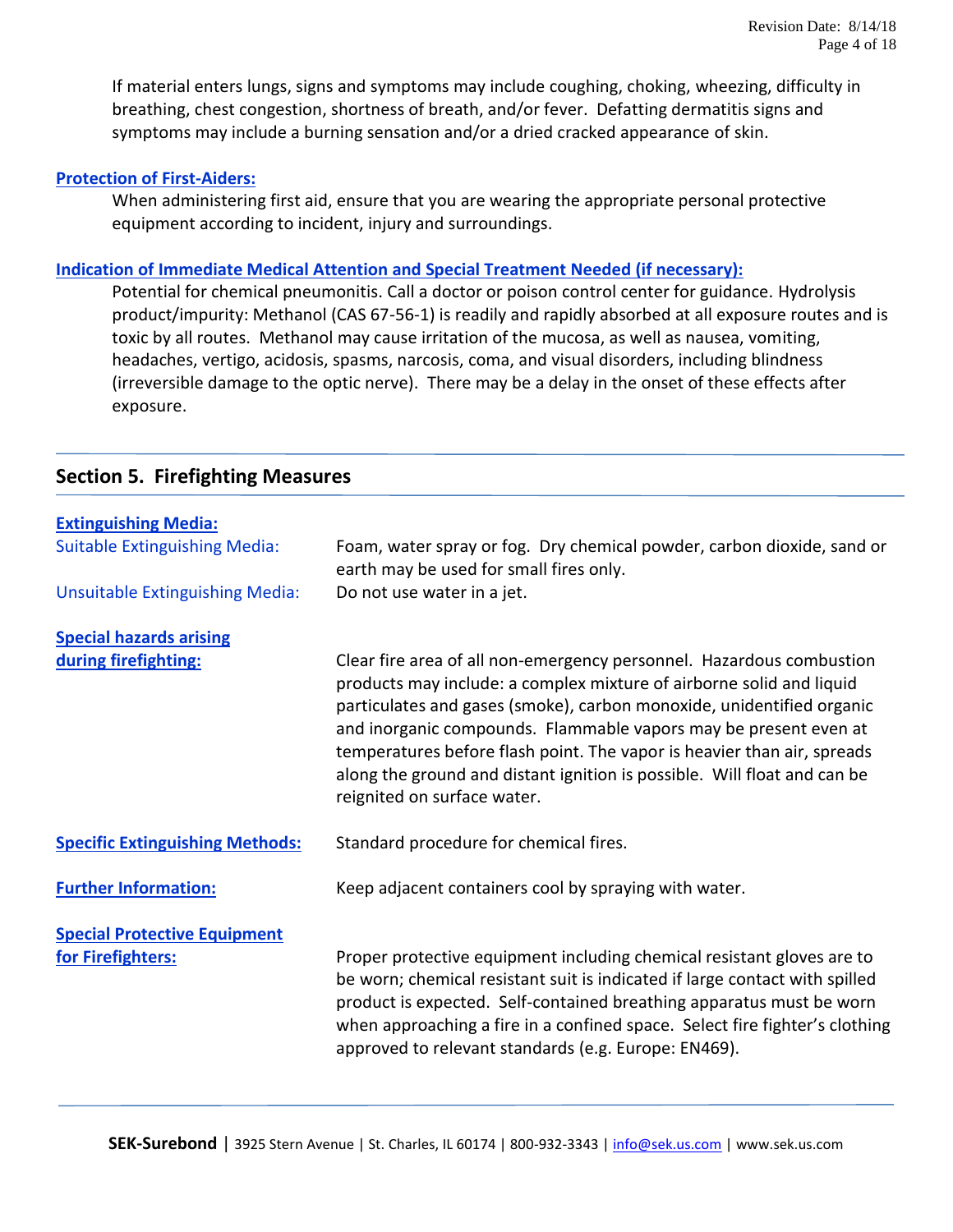### **Section 6. Accidental Release Measures**

### **Personal Precautions, Protective Equipment and Emergency Procedures:**

Observe all relevant local and international regulations. Notify authorities if any exposure to the general public or the environment occurs or is likely to occur. Local authorities should be advised if significant spillages cannot be contained.

Avoid contact with skin, eyes and clothing. Isolate hazard area and deny entry to unnecessary or unprotected personnel. Do not breathe fumes or vapor. Do not operate electrical equipment.

### **Environmental Precautions:**

If possible, shut off leaks while avoiding personal risks. Remove all possible sources of ignition in the surrounding area. Use appropriate containment to avoid environmental contamination. Prevent from spreading or entering drains, ditches or rivers by using sand, earth or other appropriate barriers. Attempt to disperse the vapor or to direct its flow to a safe location; for example, by using fog sprays. Take precautionary measures against static discharge. Ensure electrical continuity by bonding and grounding all equipment. Monitor area with combustible gas indicator.

### **Methods and Materials for Containment and Cleaning Up:**

For small liquid spills (< 1 drum): transfer by mechanical means to a labeled, sealable container for product recovery or safe disposal. Allow residues to evaporate or soak up with an appropriate absorbent material and dispose of safely. Remove contaminated soil and dispose of safely.

For large liquid spills (> 1 drum): transfer by mechanical means such as vacuum truck to a salvage tank for recovery or safe disposal. Do not flush away residues with water. Retain as contaminated waste. Allow residues to evaporate or soak up with an appropriate absorbent material and dispose of safely. Remove contaminated soil and dispose of safely.

Ventilate contaminated area thoroughly. If contamination of site occurs, remediation may require specialist advice.

### **Additional Advice:**

For guidance on selection of personal protective equipment, see Section 8 of this Safety Data Sheet. For guidance on disposal of spilled material, see Section 13 of this Safety Data Sheet.

U.S. regulations may require reporting releases of this material to the environment which exceed the reportable quantity (refer to Section 15) to the National Response Center at (800) 424-8802. Under Section 311 of the Clean Water Act (CWA) this material is considered an oil. As such spills into surface waters must be reported to the National Response Center at (800) 424-8802. This material is covered by EPA's Comprehensive Environmental Response, Compensation and Liability ACT (CERCLA) Petroleum Exclusion. Therefore, releases to the environment may not be reportable under CERCLA.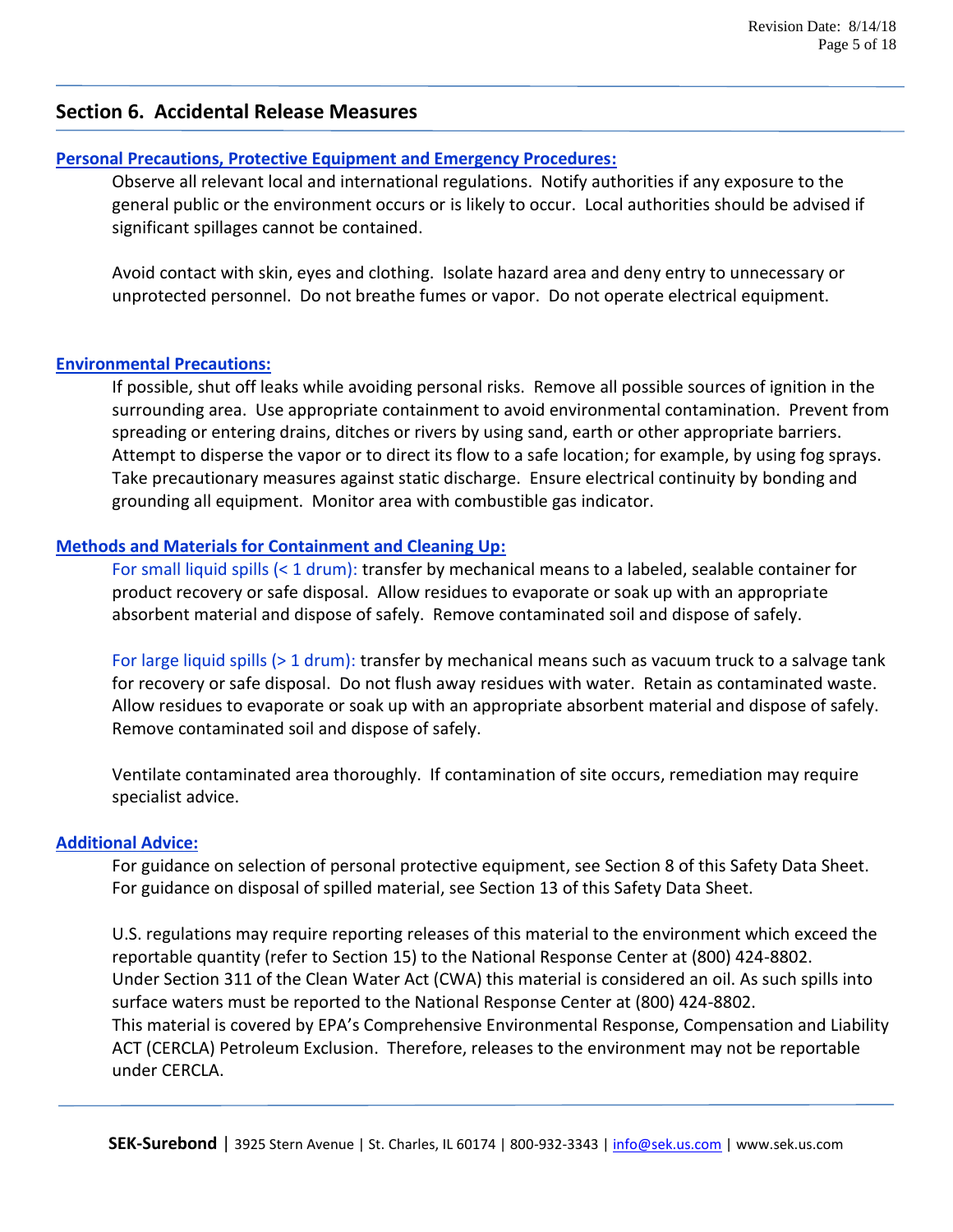### **Section 7. Handling and Storage**

#### **Technical Measures:**

Avoid breathing of or direct contact with material. Use only in well ventilated areas. Wash thoroughly after handling. For guidance on selection of personal protective equipment, see Section 8 of this Safety Data Sheet.

Use the information in this data sheet as input to a risk assessment of local circumstances to help determine appropriate controls for safe handling, storage and disposal of this material. Ensure that all local regulations regarding handling and storage facilities are followed.

#### **Precautions for Safe Handling:**

Avoid inhaling vapor and/or mists. Avoid contact with skin, eyes and clothing. Extinguish any naked flames. Do not smoke. Remove ignition sources. Avoid sparks. Use local exhaust ventilation if there is risk of inhalation of vapors, mists or aerosols. Bulk storage tanks should be diked. When using, do not eat or drink.

The vapor is heavier than air, spreads along the ground and distant ignition is possible.

#### **Avoidance of Contact:**

Strong oxidizing agents.

### **Product Transfer:**

Even with proper grounding and bonding, this material can still accumulate an electrostatic charge. If sufficient charge is allowed to accumulate, electrostatic discharge and ignition of flammable air-vapor mixtures can occur. Be aware of handling operations that may give rise to additional hazards that result from the accumulation of static charges. These include but are not limited to pumping (especially turbulent flow), mixing, filtering, splash filling, sampling, and mechanical movements. These activities may lead to static discharge e.g. spark formation. Restrict line velocity during pumping in order to avoid generation of electrostatic discharge  $(\leq 1 \text{ m/s}$  until fill pipe submerged to twice its diameter, then  $\leq$  7 m/s). Avoid splash filling. Do NOT use compressed air for filling, discharging, or handling operations. Refer to guidance under 'Handling' Section.

### **Storage:**

#### **Other Data:**

Storage Temperature: Ambient. Do not allow to freeze.

Locate product away from heat and other sources of ignition.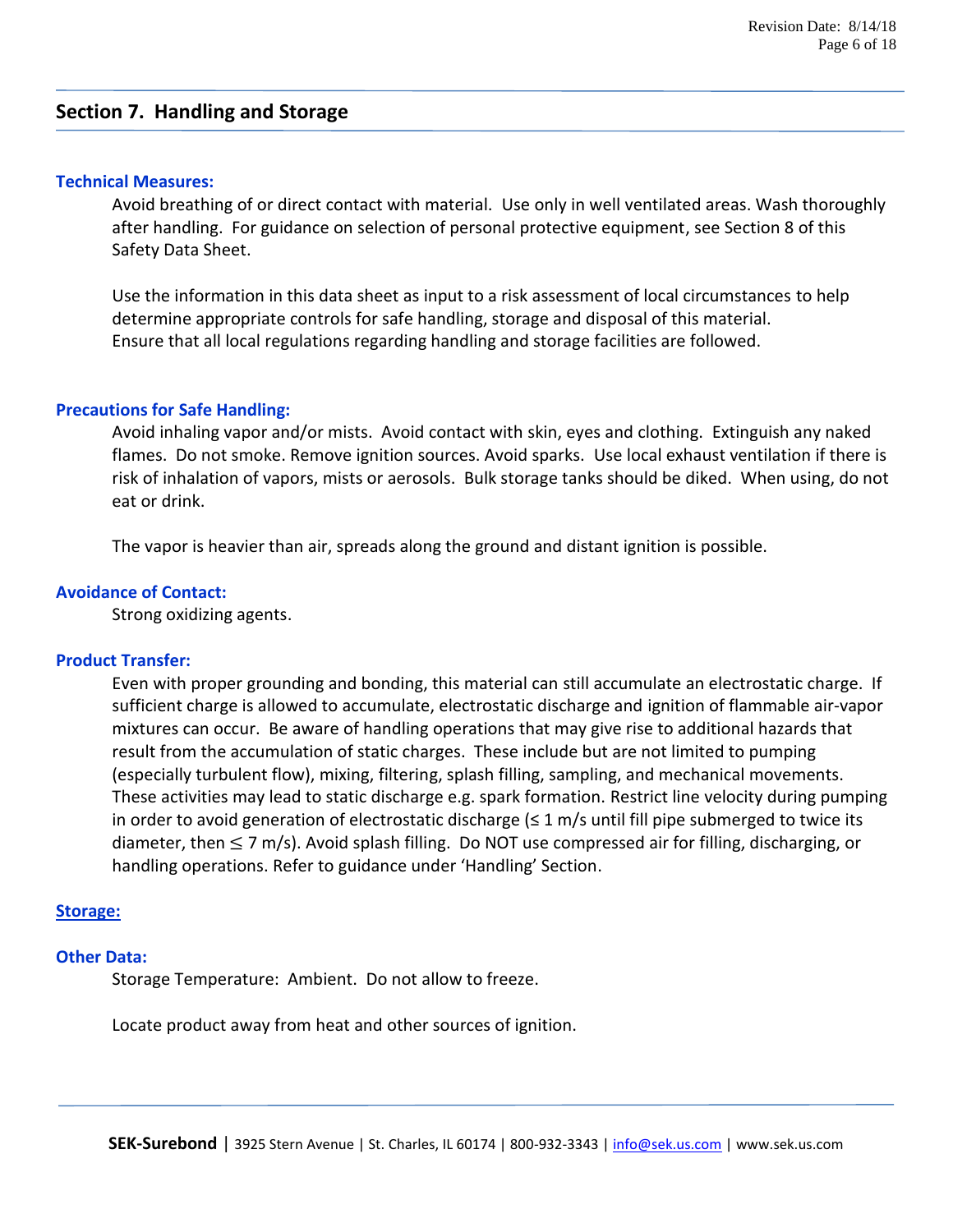Must be stored in a well-ventilated area, away from sunlight, ignition sources and other sources of heat. Keep away from aerosols, flammables, oxidizing agents, corrosives and other flammable products which are not harmful or toxic to man or to the environment. Electrostatic charges will be generated during pumping. Electrostatic discharge may cause fire. Ensure electrical continuity by bonding and grounding all equipment to reduce the risk. The vapors in the head space of packaging may lie in the flammable/explosive range and hence may be flammable.

### **Packaging Material:**

Store in steel containers or original packaging.

Unsuitable material: Avoid prolonged contact with natural, butyl or nitrile rubbers.

### **Container Advice:**

Do not cut, drill, grind, weld or perform similar operations on or near containers.

### **Specific use(s):**

See additional references that provide safe handling practices for liquids that are determined to be static accumulators: American Petroleum Institute 2003 (Protection Against Ignitions Arising out of Static, Lightning and Stray Currents) or National Fire Protection Agency 77 (Recommended Practices on Static Electricity).

CENELEC CLC/TR 50404 (Electrostatics – Code of practice for the avoidance of hazards due to static electricity).

### **Storage stability:**

Shelf life, use within: 24 months

### **Section 8. Exposure Controls/Personal Protection**

### **Components with Workplace Control Parameters**

| <b>Components</b>                      | <b>CAS-No.</b> | <b>Value Type</b><br>(Form of Exposure) | <b>Control Parameters/Permissible</b><br><b>Concentration</b> | <b>Basis</b> |
|----------------------------------------|----------------|-----------------------------------------|---------------------------------------------------------------|--------------|
| Naphtha (petroleum),<br>heavy alkylate | 64741-65-7     | I TWA                                   | 500 ppm<br>$2000 \,\mathrm{mg/m3}$                            | OSHA Z-1     |
| Methanol                               | 67-56-1        | TWA                                     | $200$ ppm                                                     | <b>ACGIH</b> |

### **Biological Occupational Exposure Limits:**

No biological limit allocated.

### **Monitoring Methods:**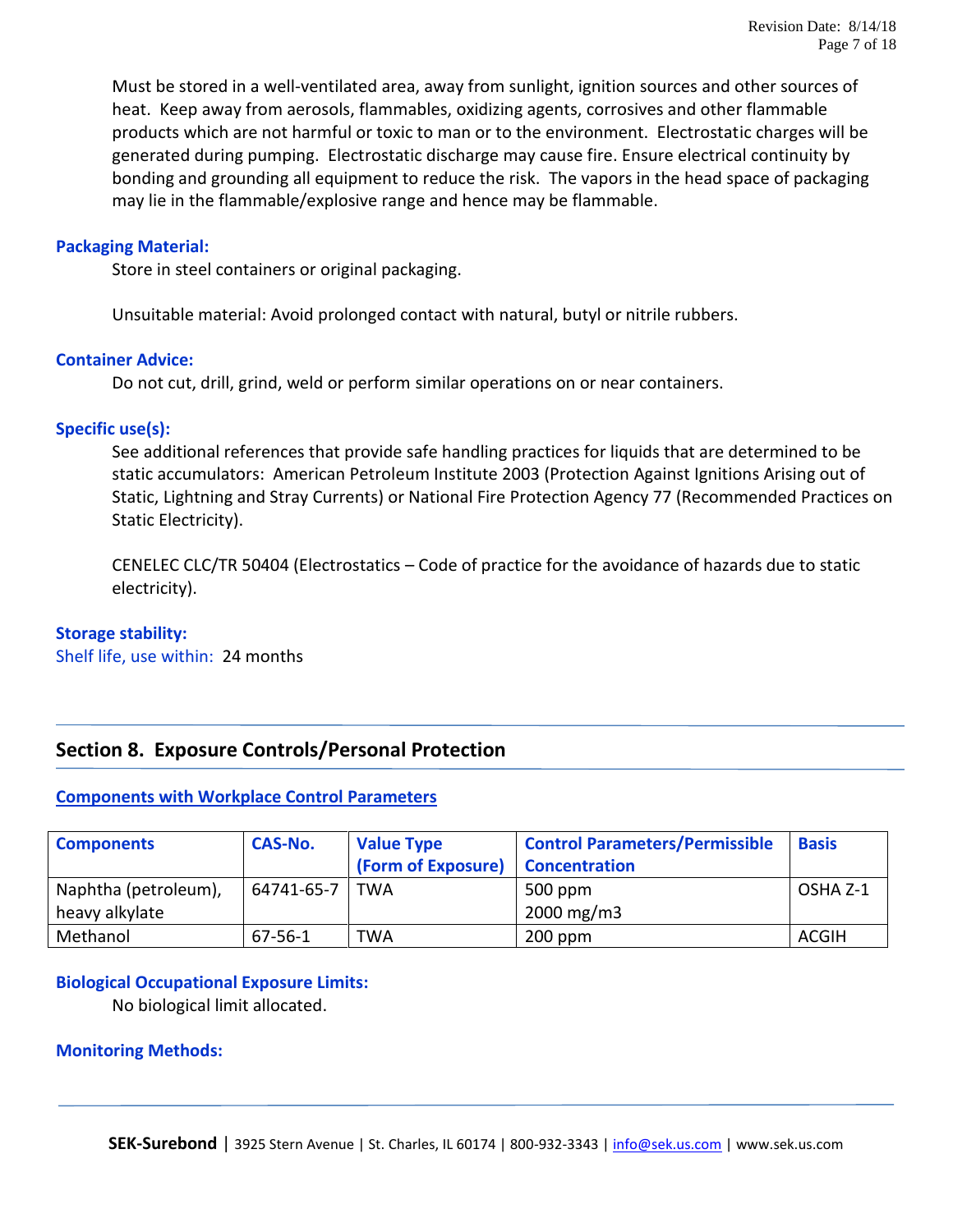Monitoring of the concentration of substances in the breathing zone of workers or in the general workplace may be required to confirm compliance with an OEL and adequacy of exposure controls. For some substances, biological monitoring may also be appropriate.

Validated exposure measurement methods should be applied by a competent person and samples analyzed by an accredited laboratory.

Examples of sources of recommended exposure measurement methods are given below or contact the supplier (further national methods may be available):

National Institute of Occupational Safety and Health (NIOSH), USA: Manual of Analytical Methods <http://www.cdc.gov/niosh/>

Occupational Safety and Health Administration (OSHA), USA: Sampling and Analytical Methods <http://www.osha.gov/>

Health and Safety Executive (HSE), UK: Methods for the Determination of Hazardous Substances <http://www.hse.gov.uk/>

Institut für Arbeitsschutz Deutschen Geseltzlichen Unfallversicherung (IFA), Germany <http://dguv.de/inhalt/index.jsp>

L'Institut National De Recherche ed de Secruité, (INRS), France <http://www.inrs.fr/accueil>

### Engineering Measures:

The level of protection and types of controls necessary will vary depending upon potential exposure conditions. Select controls based on a risk assessment of local circumstances.

### Appropriate measures include:

Use sealed systems as far as possible. Adequate explosion-proof ventilation to control airborne concentrations below the exposure guidelines/limits. Local exhaust ventilation is recommended. Firewater monitors and deluge systems are recommended. Eye washes and showers for emergency use. Where material is heated, sprayed or mist formed, there is greater potential for airborne concentrations to be generated.

### General Information:

Always observe good personal hygiene measures, such as washing hands after handling the material and before eating, drinking and/or smoking. Routinely wash work clothing and protective equipment to remove contaminants. Discard contaminated clothing and footwear that cannot be cleaned. Practice good housekeeping. Define procedures for safe handling and maintenance of controls. Educated and train workers in the hazards and control measures relevant to normal activities associated with this product. Ensure appropriate selection, testing and maintenance of equipment used to control exposure, e.g. personal protective equipment, local exhaust ventilation.

### **Personal Protective Equipment:**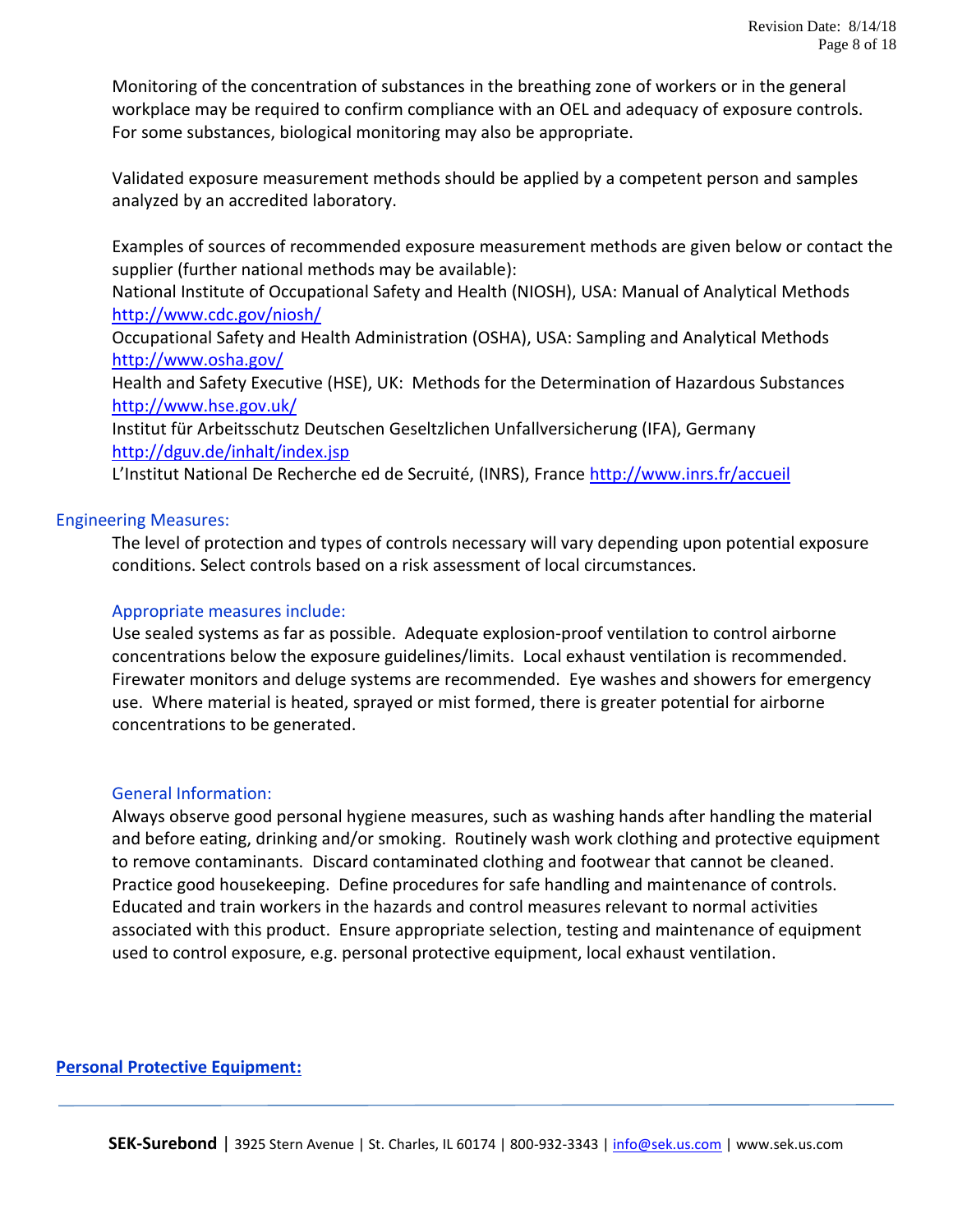### Respiratory Protection:

If engineering controls do not maintain airborne concentrations to a level which is adequate to protect worker health, select respiratory protection equipment suitable for the specific conditions of use and meeting relevant legislation. Check with respiratory protective equipment suppliers. Where air filtering respirators are unsuitable (e.g. airborne concentrations are high, risk of oxygen deficiency, confined space) use appropriate positive pressure breathing apparatus. Where air-filtering respirators are suitable, select an appropriate combination of mask and filter. If air-filtering respirators are suitable for conditions of use: Select a filter suitable for organic gases and vapors [Type A boiling point  $> 65^{\circ}$  C (149° F)].

Respirator selection, use and maintenance should be in accordance with the requirements of the OSHA Respiratory Protection Standard, 29 CFR 1910.134.

### Hand Protection:

Where hand contact with the product may occur the use of gloves approved to relevant standards (e.g. Europe: EN374, US: F739) made from the following materials may provide suitable chemical protection. Longer term protection: Nitrile rubber gloves. Incidental contact/Splash protection: PVC, neoprene or nitrile rubber gloves. For continuous contact we recommend gloves with breakthrough time of more than 240 minutes with preference for >480 minutes where suitable gloves can be identified. For short-term/splash protection, we recommend the same as previously stated, but recognize that suitable gloves offering this level of protection may not be available and in this case a lower breakthrough time may be acceptable so long as appropriate maintenance and replacement regimes are followed. Glove thickness is not a good predictor of glove resistance to a chemical as it is dependent on the exact composition of the glove material. Glove thickness should be typically greater than 0.35 mm depending on the glove make and model. Suitability and durability of a glove is dependent on usage, e.g. frequency and duration of contact, chemical resistance of glove material, dexterity. Always seek advice from glove suppliers. Contaminated gloves should be replaced. Personal hygiene is a key element of effective hand care. Gloves must only be worn on clean hands. After using gloves, hands should be washed and dried thoroughly. Application of a non-perfumed moisturizer is recommended.

### Eye Protection:

If material is handled such that it could be splashed into eyes, protective eyewear is recommended.

### Skin and Body Protection:

Skin protection is not required under normal conditions of use. For prolonged or repeated exposures use imperious clothing over parts of the body subject to exposure. If repeated and/or prolonged skin exposure to the substance is likely, wear suitable gloves tested to relevant standard, and provide employee skin care programs. Wear antistatic and flame retardant clothing, if a local risk assessment deems it so.

### **Protective Measures:**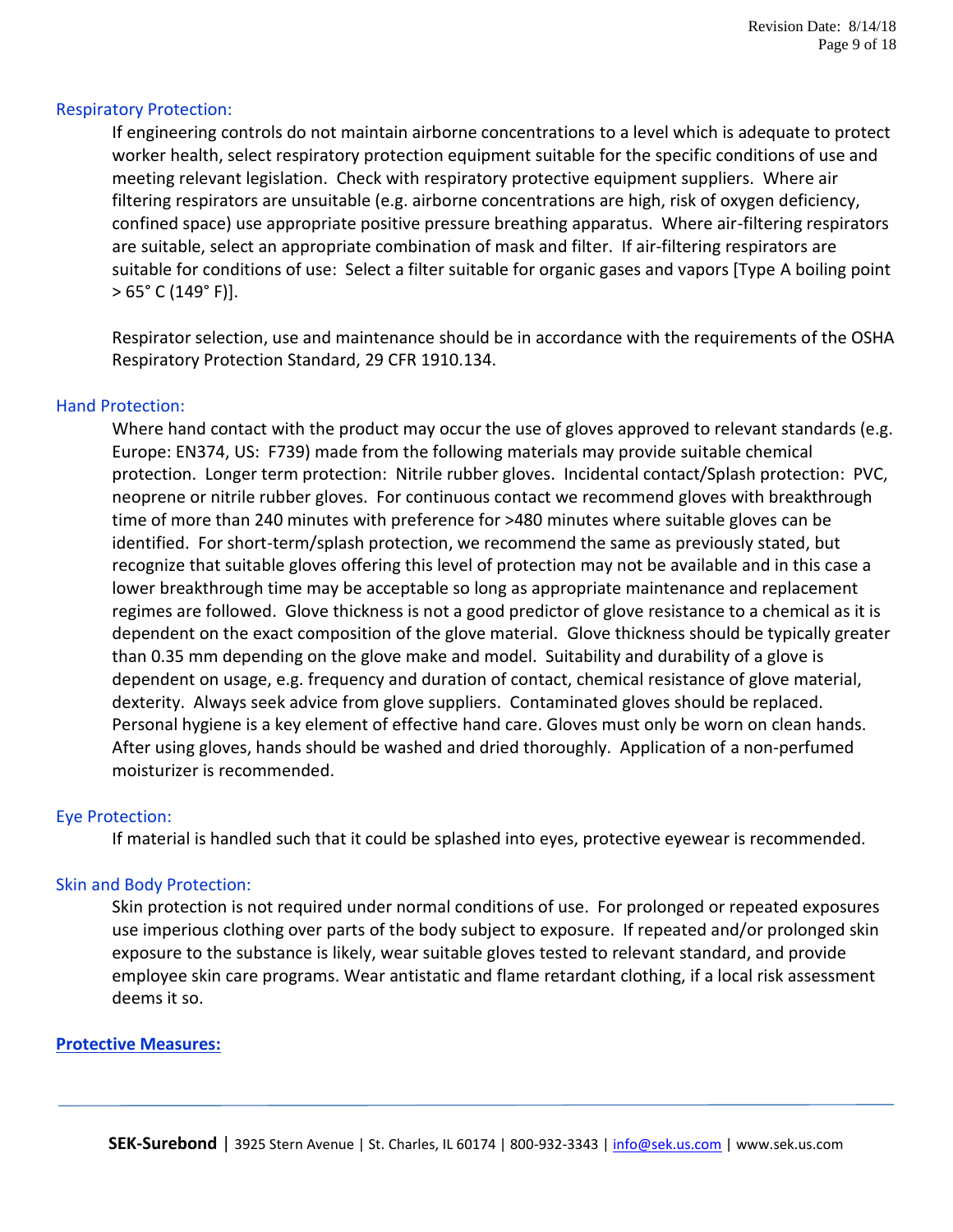Personal protective equipment (PPE) should meet recommended national standards. Check with PPE suppliers.

### **Hygiene Measures:**

Wash hands before eating, drinking, smoking and using the toilet. Launder contaminated clothing before re-use. Do not ingest. If swallowed, seek immediate medical assistance.

### **Environmental Controls:**

No data available.

### **Section 9. Physical and Chemical Properties**

**Information on Basic Physical and Chemical Properties:**

| Appearance:                              |                                                                   |
|------------------------------------------|-------------------------------------------------------------------|
| <b>Physical State:</b>                   | Liquid                                                            |
| Form:                                    | Liquid                                                            |
| Color:                                   | Colorless                                                         |
| Odor:                                    | Mild hydrocarbon                                                  |
| <b>Odor Threshold:</b>                   | Data not available                                                |
| pH:                                      | Not applicable                                                    |
| <b>Melting Point/Freezing Point:</b>     | Data not available                                                |
| <b>Boiling Point/Boiling Range:</b>      | 172 - 185 ° C/ 342 - 365 ° F estimated                            |
| <b>Flash Point:</b>                      | 44 ° C /111 ° F estimated                                         |
| <b>Evaporation Rate:</b>                 | Approx. $0.18$ , nBuAc = 1                                        |
| <b>Upper Explosion Limit:</b>            | 6% (V) estimated                                                  |
| <b>Lower Explosion Limit:</b>            | 0.6% (V) estimated                                                |
| <b>Vapor Pressure:</b>                   | Typical 160 Pa (20°C/68°F) (Naphtha (petroleum), heavy alkylate)  |
| <b>Relative Vapor Density:</b>           | Heavier than air                                                  |
| Density:                                 | 6.46 lbs/gal (15°C/ 59°F) Method: ASTM D4052                      |
| Solubility in Water:                     | Insoluble                                                         |
| Partition coefficient (n-octanol/water): | log Pow: $6.2 - 7.2$ estimated                                    |
| <b>Auto-ignition Temperature:</b>        | 450 ° C/842 ° F (Naphtha (petroleum), heavy alkylate)             |
|                                          | Method: ASTM E-659                                                |
| <b>Decomposition Temperature:</b>        | Data not available                                                |
| <b>Dynamic Viscosity:</b>                | Data not available                                                |
| <b>Kinematic Viscosity:</b>              | Typical 1.6 mm <sup>2</sup> /s (25°C / 77°F)                      |
|                                          | (Naphtha (petroleum), heavy alkylate)                             |
| <b>Explosive Properties:</b>             | Not applicable                                                    |
| <b>Oxidizing Properties:</b>             | Data not available                                                |
| Conductivity:                            | Low conductivity: $<$ 100 pS/m, the conductivity of this material |
|                                          | makes it a static accumulator.                                    |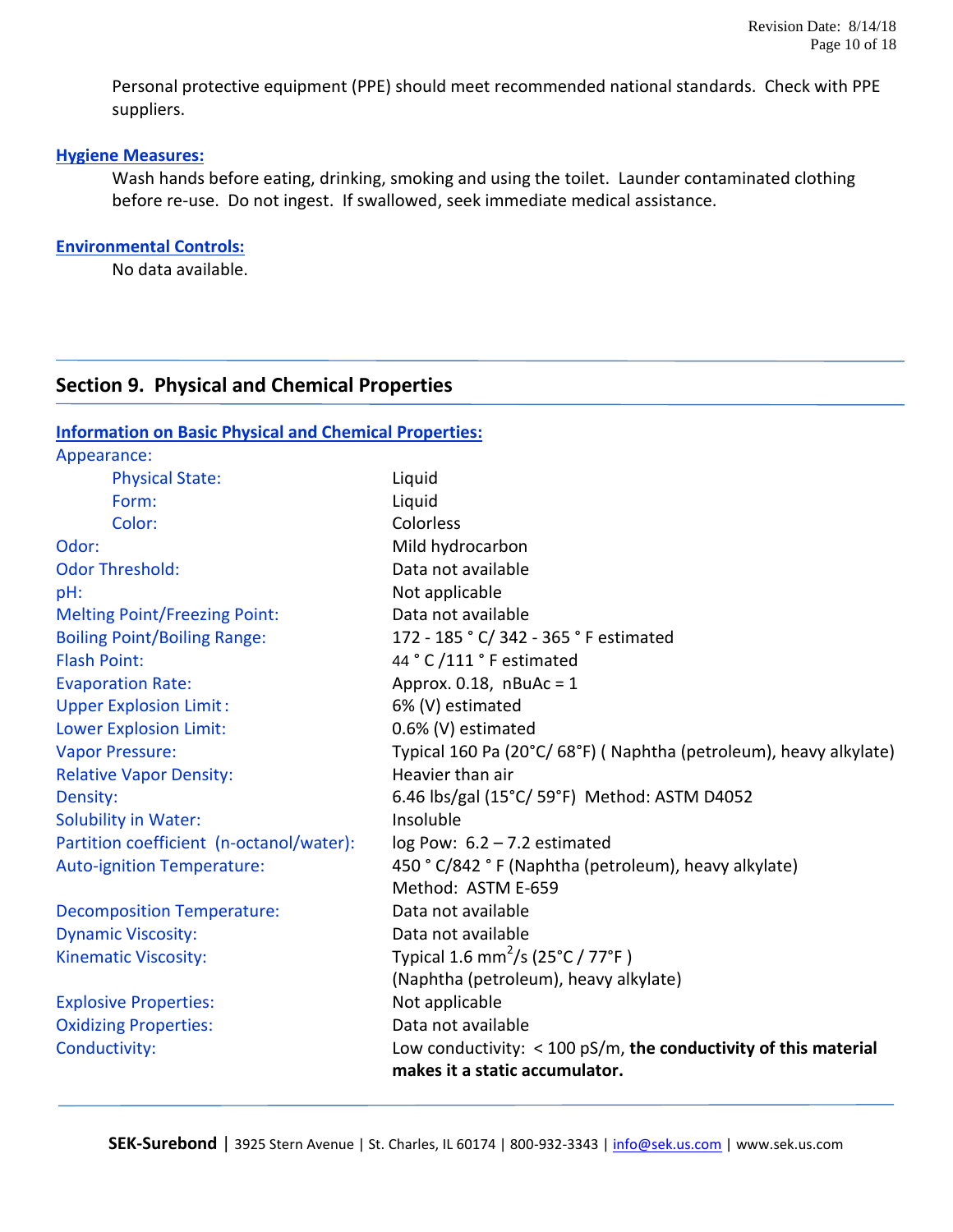### **Section 10. Stability and Reactivity**

| Reactivity:                                | Stable under normal conditions of use.                           |
|--------------------------------------------|------------------------------------------------------------------|
| <b>Chemical Stability:</b>                 | No hazardous reaction is expected when handled and stored        |
|                                            | according to provisions.                                         |
| <b>Possibility of Hazardous Reactions:</b> | Reacts with strong oxidizing agents.                             |
| <b>Conditions to Avoid:</b>                | Heat, sparks, open flames and other ignition sources.            |
|                                            | In certain circumstances product can ignite due to static        |
|                                            | electricity.                                                     |
| Incompatible Materials:                    | Strong oxidizing agents, acids, basic substances, and water.     |
|                                            | Reaction with water causes the formation of methanol.            |
| <b>Hazardous Decomposition Products:</b>   | Hazardous decomposition products are not expected to form        |
|                                            | during normal stage. Thermal decomposition is highly dependent   |
|                                            | on conditions. A complex mixture of airborne solids, liquids and |
|                                            | gases including carbon monoxide, carbon dioxide, sulphur oxides  |
|                                            | and unidentified compounds will be evolved when this material    |
|                                            | undergoes combustion or thermal or oxidative degradation.        |

### **Section 11. Toxicological Information**

Basis for assessment: Information given is based on product testing, and/or similar products, and/or components.

### **Information on Likely Routes of Exposure:**

Exposure may occur via inhalation, ingestion, skin absorption, skin or eye contact, and accidental ingestion.

### **Information on Toxicological Effects:**

#### **Acute Oral Toxicity**

 Product: LD-50: (Rat): > 5000 mg/kg Remarks: Low toxicity:

### **Acute Inhalation Toxicity**

Product: (Rat): Remarks: Low toxicity LC50 greater than near-saturated vapor concentration

### **Acute Dermal Toxicity**

 Product: LD-50: (Rabbit): > 5,000 mg/kg Remarks: Low toxicity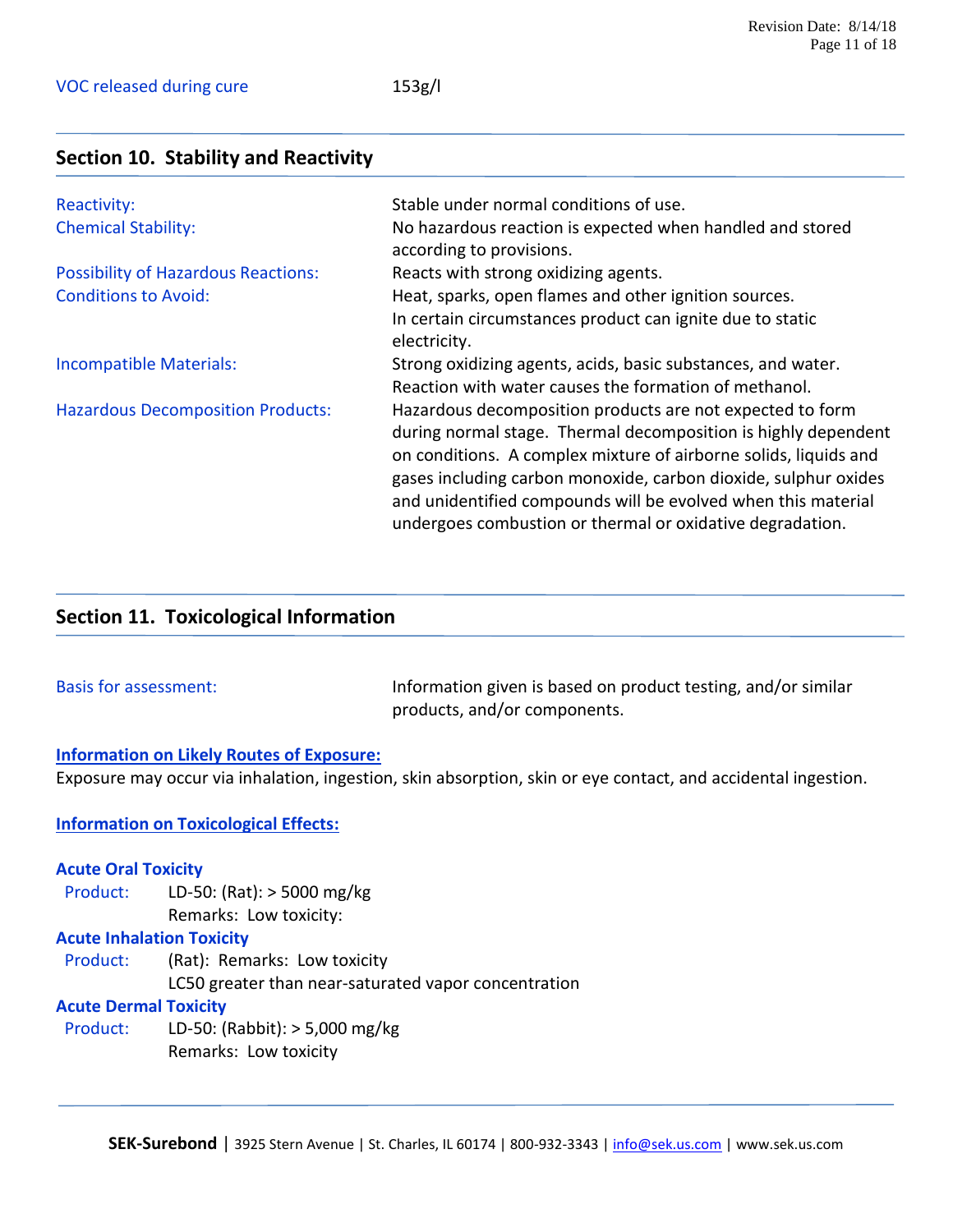### **Skin Corrosion/Irritation**

Product: Remarks: Causes mild skin irritation. Prolonged/repeated contact may cause defatting of the skin which can lead to dermatitis.

### **Serious Eye Damage/Eye Irritation**

Remarks: Not irritating to eye.

### **Respiratory or Skin Sensitization**

Product: Not expected to be a sensitizer.

### **Germ Cell Mutagenicity**

Product: Remarks: Not mutagenic.

### **Carcinogenicity**

Product: Remarks: Not expected to be carcinogenic.

- **IARC** No component of this product present at levels greater than or equal to 0.1% is identified as probable, possible or confirmed human carcinogen by IARC.
- **ACGIH** No component of this product present at levels greater than or equal to 0.1% is identified as a carcinogen or potential carcinogen by ACGIH.
- **OSHA** No component of this product present at levels greater than or equal to 0.1% is identified as a carcinogen or potential carcinogen by OSHA.
- **NTP** No component of this product present at levels greater than or equal to 0.1% is identified as a known or anticipated carcinogen by NTP.

### **Reproductive Toxicity**

Product: Remarks: Not expected to be a developmental toxicant. Not expected to impair fertility.

### **Specific Target Organ Toxicity (STOT) – Single Exposure**

Product: Remarks: Not expected to be a hazard.

### **Specific Target Organ Toxicity (STOT) – Repeated Exposure**

Product: Remarks: Kidney: caused kidney effects in male rats which are not considered relevant to humans.

### **Aspiration Toxicity**

Product: Aspiration into the lungs when swallowed or vomited may cause pneumonitis which can be fatal.

### **Further Information**

Product: Hydrolysis product/impurity: Methanol (CAS 67-56-1) is readily and rapidly absorbed at all exposure routes and is toxic by all routes. Methanol may cause irritation of the mucosa, as well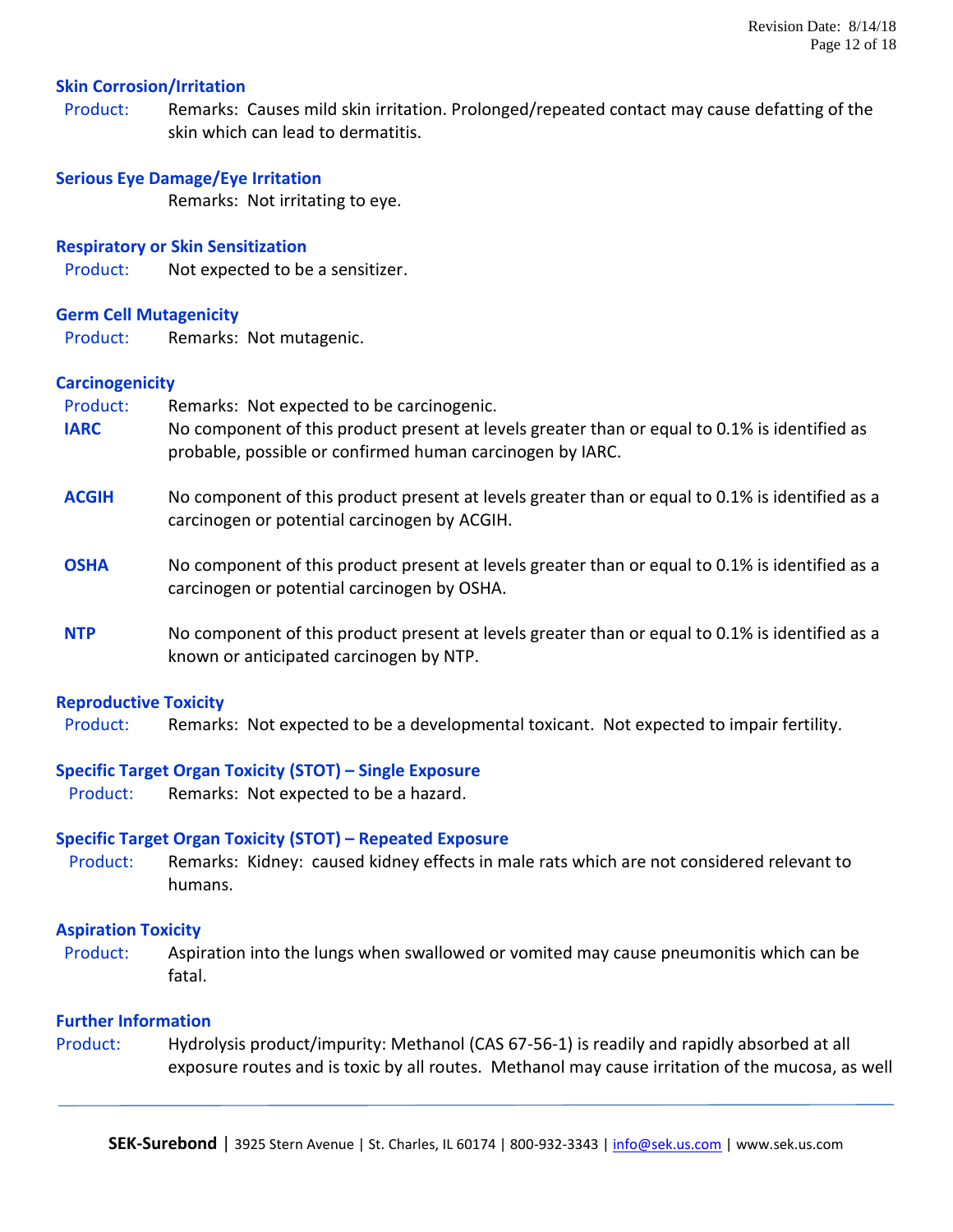as nausea, vomiting, headaches, vertigo, acidosis, spasms, narcosis, coma and visual disorders, including blindness (irreversible damage to the optic nerve). There may be a delay in the onset of these effects after exposure.

### **Section 12. Ecological Information**

#### Basis for assessment:

Incomplete ecotoxicological data are available for this product. The information given below is based partly on a knowledge of the components and the ecotoxicology of similar products.

### **Ecotoxicity:**

### **Acute Toxicity:**

### **Fish**

| Product: | Remarks: Expected to be not toxic at limit of water solubility. |
|----------|-----------------------------------------------------------------|
|          |                                                                 |

### **Daphnia and other Aquatic Invertebrates**

Product: Remarks: Expected to be not toxic at limit of water solubility.

### **Algae**

- Product: Remarks: Expected to be not toxic at limit of water solubility.
- Bacteria: Remarks Expected to be practically non toxic: LC/EC/IC50 > 100 mg/l

### **Chronic Toxicity:**

### **Fish**

Product: Remarks: Data not available.

### **Daphnia and other Aquatic Invertebrates**

Product: NOEC/NOEL expected to be > 0.1 - <+ 1.0 mg/l

### **Persistence and Degradability:**

### **Biodegradation**

Product: Remarks: Silicone content not degradable. Balance of product inherently biodegradable and oxidizes rapidly by photo-chemical reactions in air.

### **Bioaccumulative Potential**

Product: Remarks: Has the potential to bioaccumulate.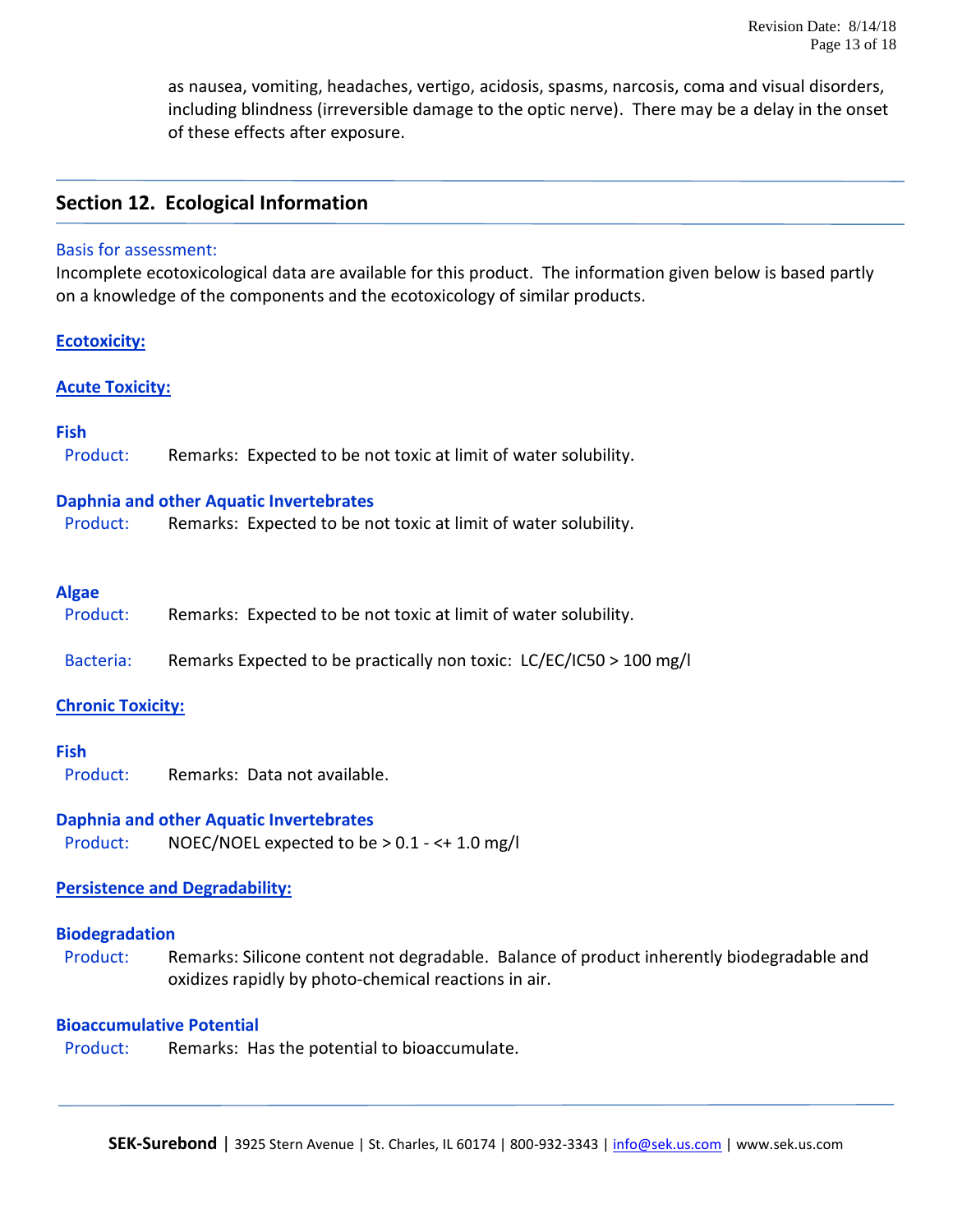### **Mobility in Soil**

Product: Remarks: Floats on water. If it enters soil, it will absorb to soil particles and will be mobile.

### **Other Adverse Effects**

No data available.

**Additional ecological information:** Not expected to have ozone depletion potential.

### **Section 13. Disposal Considerations**

#### **Disposal Methods:**

| <b>Waste from Residues:</b>       | Recover or recycle if possible. It is the responsibility of the waste generator to<br>determine the toxicity and physical properties of the material generated to<br>determine the proper wasted classification and disposal methods in compliance<br>with applicable regulations.                                                                                                                                                              |
|-----------------------------------|-------------------------------------------------------------------------------------------------------------------------------------------------------------------------------------------------------------------------------------------------------------------------------------------------------------------------------------------------------------------------------------------------------------------------------------------------|
| <b>Contaminated Packaging:</b>    | Do not dispose into the environment, in drains or in water courses. Waste<br>product should not be allowed to contaminate soil or water.<br>Drain container thoroughly. After draining, vent in a safe place away from sparks<br>and fire. Residues may cause an explosion hazard. Do not puncture, cut or weld<br>uncleaned drums. Send to drum recoverer or metal reclaimer. Comply with any<br>local recovery or waste disposal regulations. |
| <b>Local Legislation Remarks:</b> | Disposal should be in accordance with applicable regional, national and local<br>laws and regulations. Local regulations may be more stringent than regional or<br>national requirements and must be complied with.                                                                                                                                                                                                                             |

## **Section 14. Transport Information**

| <b>National Regulations:</b> |                                                                       |
|------------------------------|-----------------------------------------------------------------------|
|                              | US Department of Transportation Classification (49 CFR Parts 171-180) |
| UN/ID/NA number:             | <b>UN 1866</b>                                                        |
| Proper shipping name:        | <b>Resin Solution</b>                                                 |
| Class:                       | 3                                                                     |
| Packing group:               | Ш                                                                     |
| Labels:                      | 3                                                                     |
| <b>ERG Code:</b>             | 128                                                                   |
| <b>Marine Pollutant:</b>     | No                                                                    |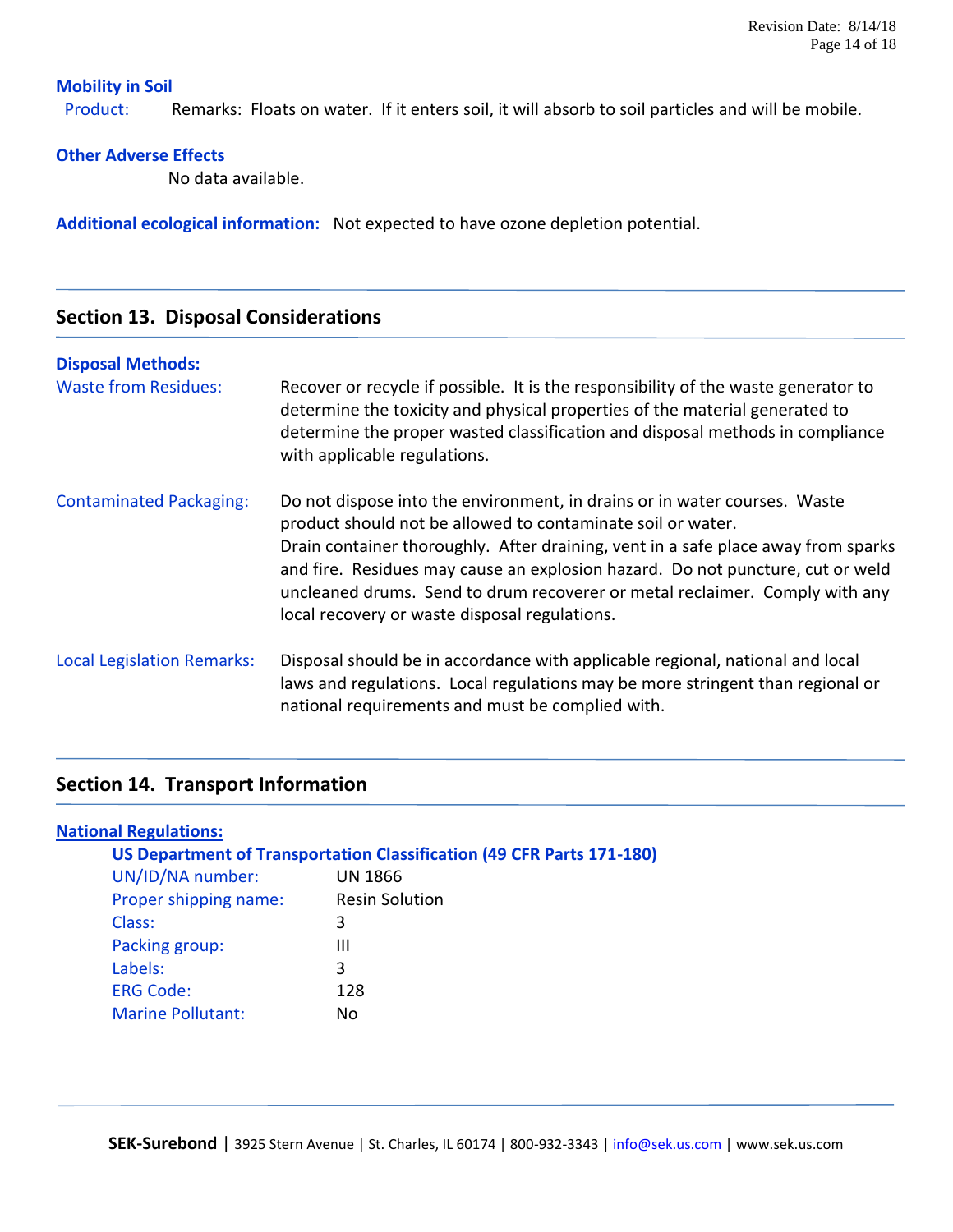### **International Regulations:**

### **IATA-DGR**

| UN/ID number:                | <b>UN 1866</b>        |
|------------------------------|-----------------------|
| <b>Proper Shipping Name:</b> | <b>Resin Solution</b> |
| Class:                       | 3                     |
| <b>Packing Group:</b>        | Ш                     |
| Labels:                      | 3                     |
| <b>IMDG - Code</b>           |                       |
| <b>UN Number:</b>            | UN 1866               |
| <b>Proper Shipping Name:</b> | <b>Resin Solution</b> |
| Class:                       | 3                     |
| <b>Packing Group:</b>        | Ш                     |
| Lahole:                      | ͻ                     |

## Labels: 3 Marine Pollutant: Yes

### **Section 15. Regulatory Information**

**OSHA Hazards:** This material is considered hazardous by the OSHA Hazard Communication Standard (29 CFR 1910.1200).

#### **EPCRA – Emergency Planning and Community Right-to-Know Act**

#### **CERCLA Reportable Quantity**

This material does not contain any components with a CERCLA RQ.

#### **SARA 304 Extremely Hazardous Substances Reportable Quantity**

This material does not contain any components with a section 304 EHS RQ.

| <b>SARA 311/212 Hazards:</b> | Fire Hazard<br>Delayed (Chronic) Health Hazard                                                                                                                                          |
|------------------------------|-----------------------------------------------------------------------------------------------------------------------------------------------------------------------------------------|
| <b>SARA 302:</b>             | No chemicals in this material are subject to the reporting requirements of<br>SARA Title III, Section 302                                                                               |
| <b>SARA 313:</b>             | This material does not contain any chemical components with known CAS<br>numbers that exceed the threshold (De Minimis) reporting levels<br>established by SARA Title III, Section 313. |

#### **Clean Water Act:**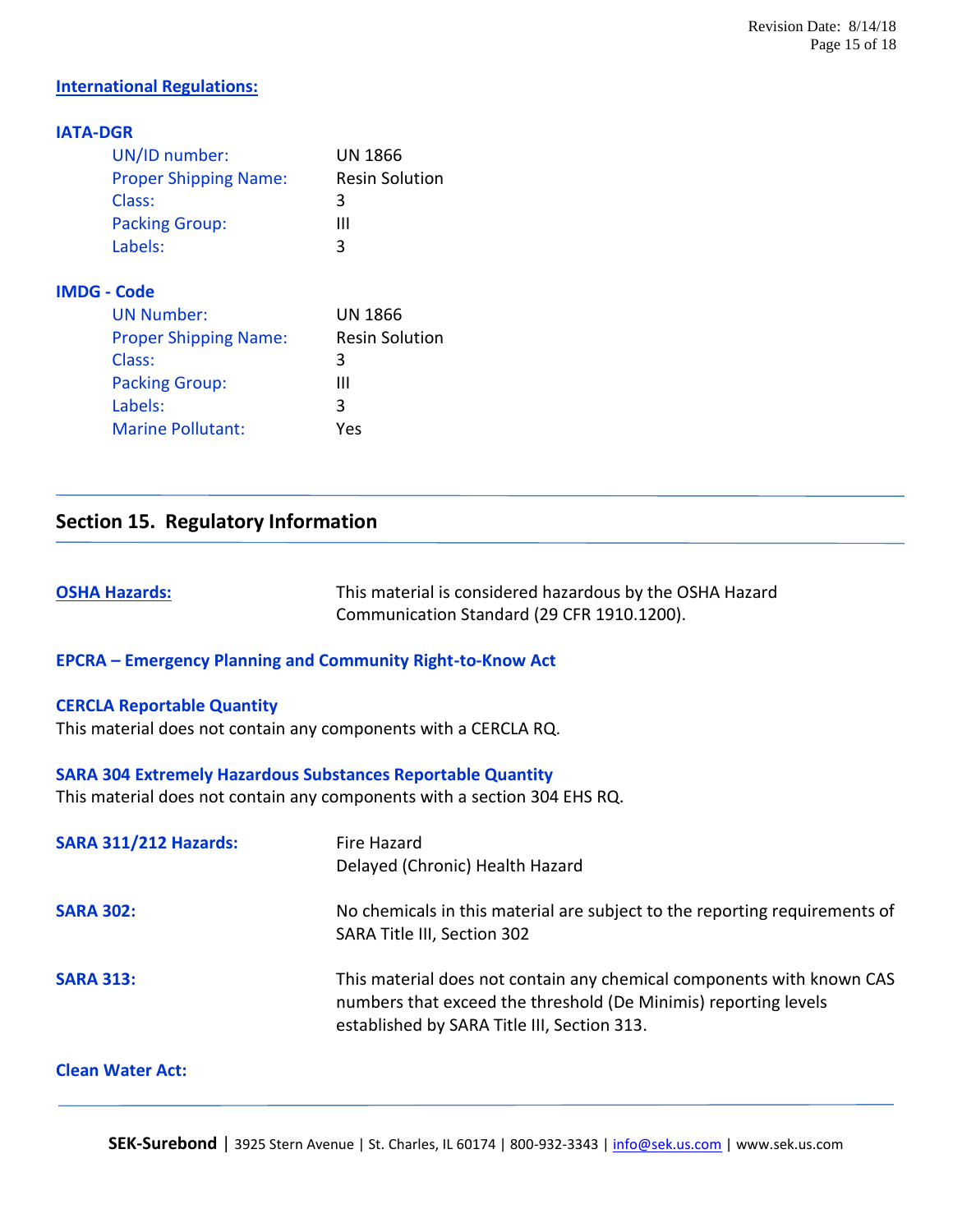This product does not contain any Hazardous Chemicals listed under the U.S. Clean Water Act, Section 311, Table 117.3

**Pennsylvania Right to Know, New Jersey Right to Know:**

Naphtha (petroleum), heavy alkylate 64741-65-7

### **California PROP 65**:

WARNING: This product can expose you to methyl alcohol, which is known to the State of California to cause birth defects or other reproductive harm. For more information go to [www.P65Warnings.ca.gov.](http://www.p65warnings.ca.gov/)

**The components of this product are reported in the following inventories:** AICS: listed DSL: Listed IECSC: Listed KECI: Listed NZlocC: Listed PICCS: Listed EINECS: Listed TSCA: Listed Other regulations: The regulatory information is not intended to be comprehensive. Other regulations may apply to this material.

### **Section 16. Other Information**

### **Full text of other abbreviations:**

ACGIH = American Conference of Governmental Industrial Hygienists ADR = European Agreement Concerning the International Carriage of Dangerous Goods by Road AICS = Australian Inventory of Chemical Substances ASTM = American Society for Testing and Materials BEL = Biological Exposure Limits BTEX = Benzene, Toluene, Ethylbenzene, Xylenes CAS = Chemical Abstracts Service CEFIC = European Chemical Industry Council CLP = Classification Packaging and Labelling COC = Cleveland Open-Cup DIN = Deutsches Institut fur Normung DMEL = Derived Minimal Effect Level DNEL = Derived No Effect Level DSL = Canada Domestic Substance List EC = European Commission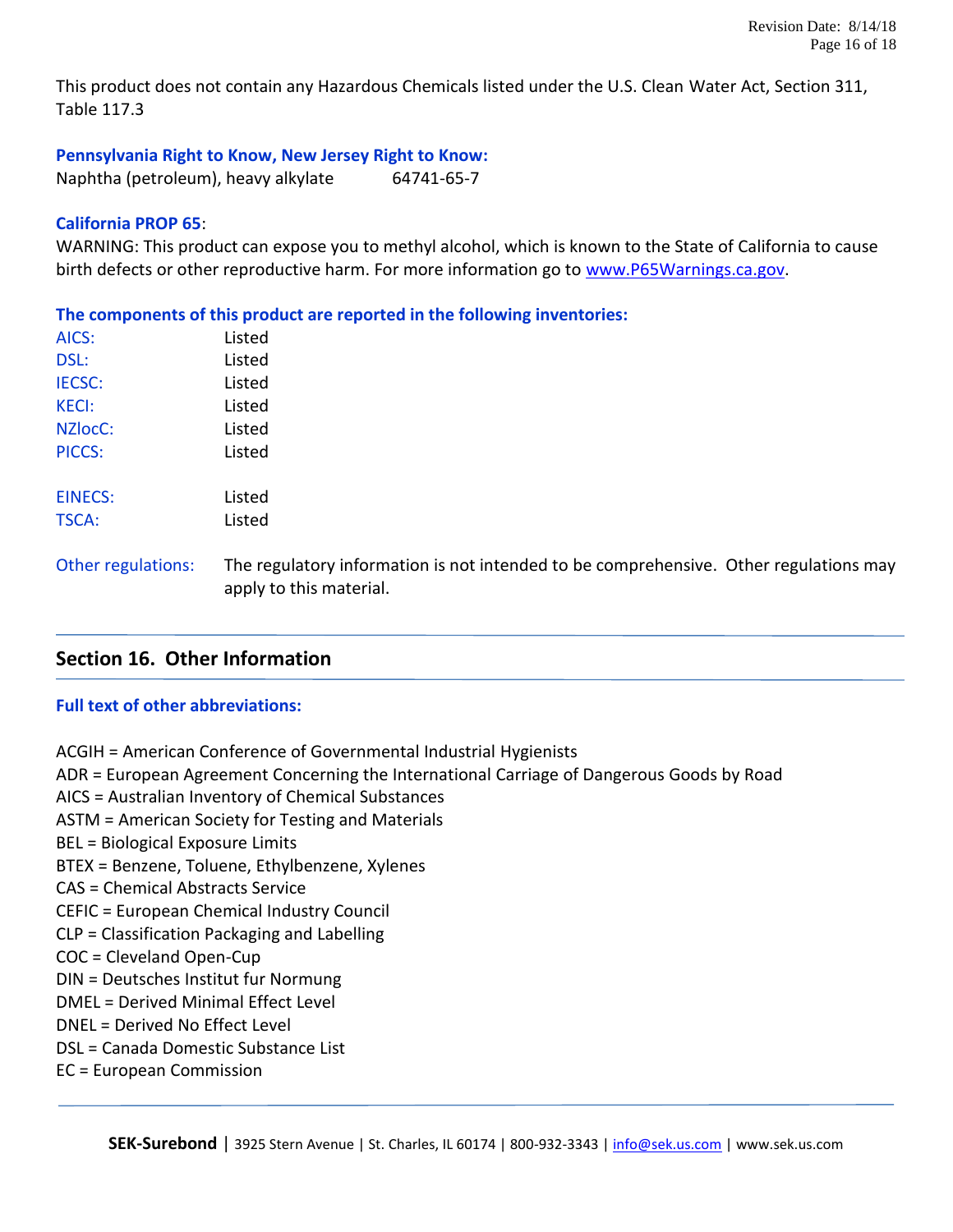EC50 = Effective Concentration Fifty ECETOC = European Center on Ecotoxicology and Toxicology of Chemicals ECHA = European Chemicals Agency EINECS = The European Inventory of Existing Commercial Chemical Substances EL50 = Effective Loading Fifty ENCS = Japanese Existing and New Chemical Substances Inventory EWC = European Waste Code GHS = Globally Harmonized System of Classification and Labelling of Chemicals IARC = International Agency for Research on Cancer IATA = International Air Transport Association IC50 = Inhibitory Concentration Fifty IL50 = Inhibitory Level Fifty IMDG = International Maritime Dangerous Goods INV = Chinese Chemicals Inventory IP346 = Institute of Petroleum test method N° 346 for the determination of polycyclic aromatics DMSO-Extractables KECI = Korea Existing Chemicals Inventory LC50 = Lethal Concentration Fifty LD50 = Lethal Dose Fifty percent. LL/EL/IL = Lethal Loading/Effective Loading/Inhibitory Loading LL50 = Lethal Loading Fifty MARPOL = International Convention for the Prevention of Pollution from Ships NOEC/NOEL = No Observed Effect Concentration / No Observed Effect Level OE\_HPV = Occupational Exposure - High Production Volume PBT = Persistent, Bioaccumulative and Toxic PICCS = Philippine Inventory of Chemicals and Chemical Substances PNEC = Predicted No Effect Concentration REACH = Registration Evaluation and Authorization of Chemicals RID = Regulations Relating to International Carriage of Dangerous Goods by Rail SKIN DES = Skin Designation STEL = Short Term Exposure Limit TRA = Targeted Risk Assessment TSCA = US Toxic Substances Control Act TWA = Time-Weighted Average vPvB = very Persistent and very Bioaccumulative

**Date of Issue/Date of Revision:** 8/14/18

### **Notice to Reader**

**THE INFORMATION IN THIS SAFETY DATA SHEET (SDS) WAS OBTAINED FROM SOURCES WHICH WE BELIEVE ARE RELIABLE. HOWEVER, THE INFORMATION IS PROVIDED WITHOUT ANY WARRANTY, EXPRESSED OR IMPLIED, REGARDING ITS CORRECTNESS OR ACCURACY. SOME INFORMATION PRESENTED AND CONCLUSIONS DRAWN HEREIN ARE FROM SOURCES OTHER THAN DIRECT TEST DATA ON THE SUBSTANCE ITSELF. THIS SDS WAS PREPARED AND IS TO BE USED ONLY FOR THIS PRODUCT. IF THE PRODUCT IS USED AS**